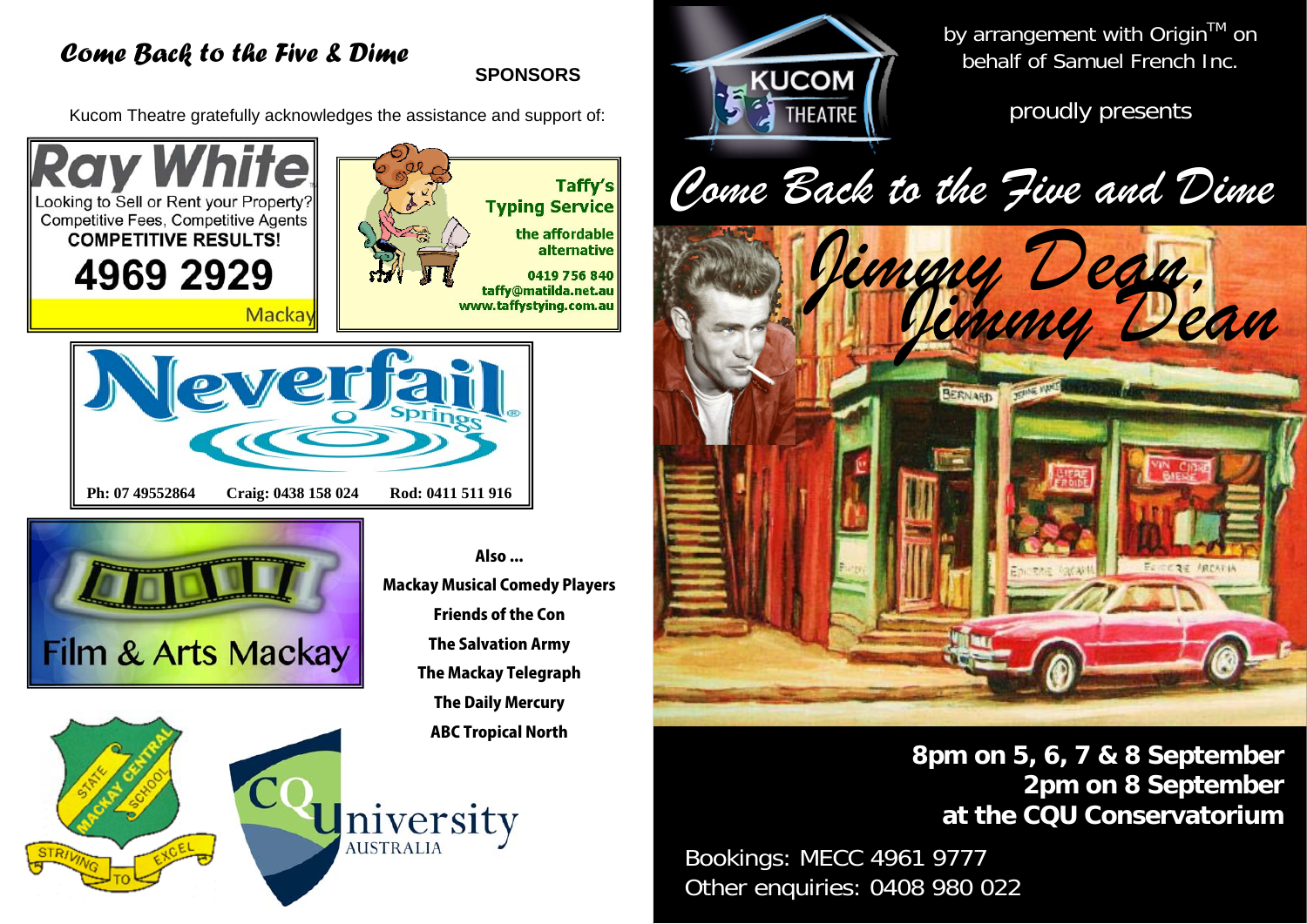# *Come Back to the Five & Dime*

# **MESSAGE FROM THE DIRECTOR**

# **HEATHER MACTAVISH**

This play is one I've wished to direct for some time. It has all the emotions, laughter, pathos and drama. Also great characters, all of whom have a story to tell. My heartfelt thanks go to the cast for their hard work - and it has been that! Also sincere thanks to producer Maureen Coleman, backstage crew Stuart Darlington, Joe Clutterbuck and Jim Kelly. You all have given so much in creating the magic. A special thank-you to the Conservatorium's Matthew Marshall and to Len, the technician, for the welcome and cooperation.

Heather

*Heather MacTavish joined Mackay Community Theatre at 17 years of age. Lots of acting, from ingenues to leading ladies, then directed many plays - who can remember how many? Each one, always enjoyed. Was one of the breakaways from Mackay Community Theatre to form Kudos Theatre - later to reunite as Kucom Theatre. Acted in the first play presented by Kudos Theatre, and had the privilege of directing the final Kucom production in the old Shakespeare Street Playhouse.* 



# **THE PLAYWRIGHT**

*Giant* was the last of James Dean's three films as a leading actor - he was killed in a car accident before the film was released. The legend of Dean, and the closure of five-and-dime stores in the small town where *Giant*was filmed, influenced Ed Graczyk to develop his stage drama *Come Back to the Five and Dime, Jimmy Dean, Jimmy Dean*. He says: '*Jimmy Dean* can only be described as the result of my own observations and frustrations with progress that ignores a past; the lack of personalization and pride and the recurring need of people to build facades to conceal the truths of their lives. It is the facade that makes abnormal people seem normal and the sad people seem happy. '

# *What's been happening at Kucom?*

The untimely death in February of our beloved President, Sue Stock, marked the end of an era for Kucom Theatre. Sue's final duty at Kucom was to be Stage Manager for *Night Watch*, our last season in the old Shakespeare Street Playhouse. We miss her sadly.

The Kucom Building Sub-Committee continues the search for a new home - a painstakingly slow and often frustrating process. In the meantime we have been fortunate to secure the goodwill of the Conservatorium and the MECC to stage our two most recent productions. Next year, and beyond - who knows?

The 2013 season is still in the pipeline, but keep watching our website www.kucom.org.au for details as they come to hand, including notices of auditions, and of course the Kucom Annual General Meeting which will be held in February. Somewhere.

# **KUCOM COMMITTEE 2012**

| <b>President</b>        | Joe Clutterbuck                    |
|-------------------------|------------------------------------|
| <b>Vice President</b>   | Jim Kelly                          |
| <b>Secretary</b>        | Carolyn Thompson                   |
| <b>Treasurer</b>        | Maureen Coleman                    |
| <b>Committee</b>        | John Atkinson                      |
|                         | <b>Stuart Darlington</b>           |
|                         | Anne Elliott                       |
|                         | <b>Bronwyn Grannall</b>            |
|                         | Heather MacTavish                  |
|                         | Donna Kellion & Kath Ward          |
|                         | (representing Kucom Youth Theatre) |
| Email:<br><b>Phone:</b> | admin@kucom.org.au<br>0408 980 022 |
| <b>Website:</b>         | www.kucom.org.au                   |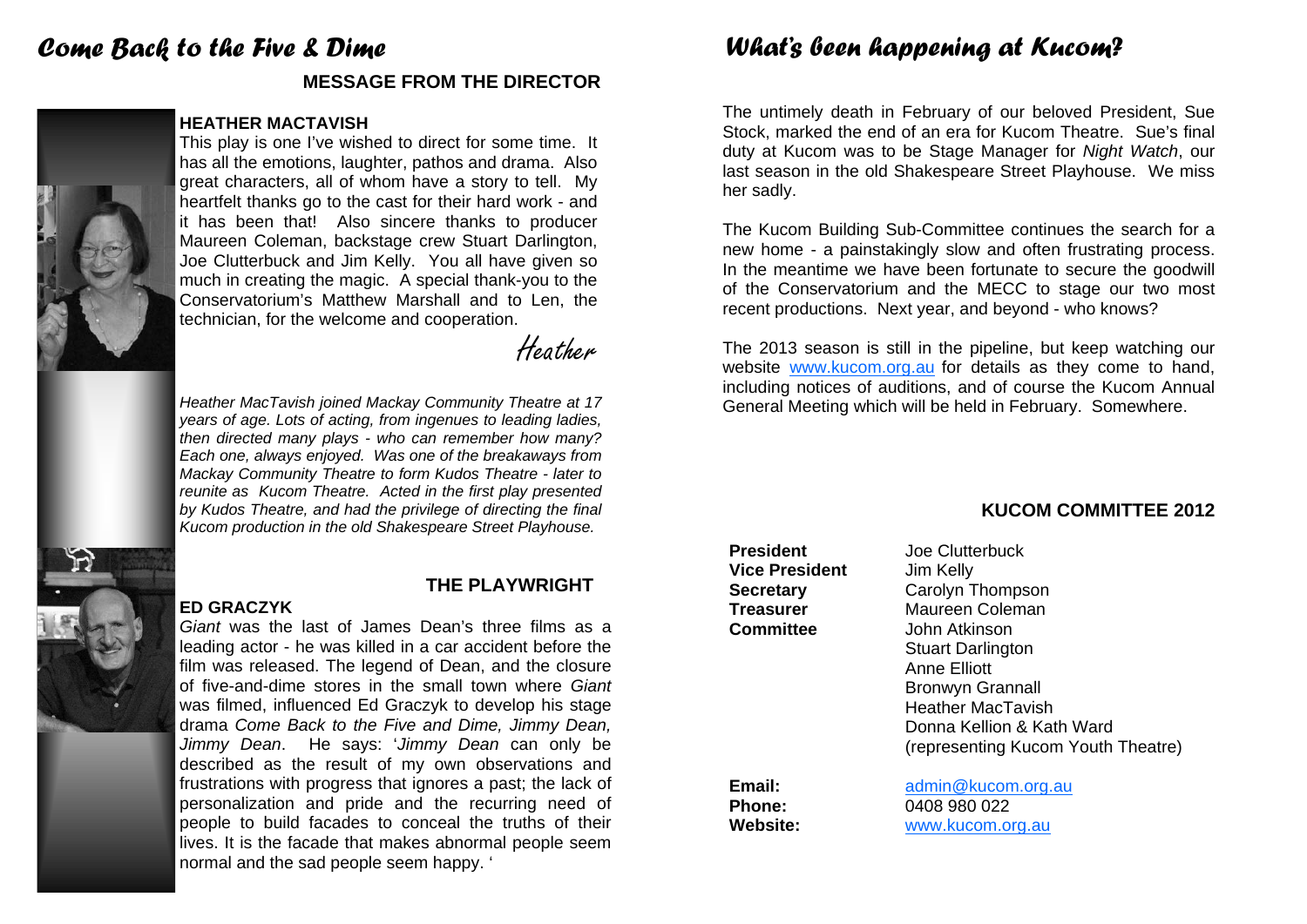# **THE CAST** *Come Back to the Five & Dime*

# *DOUGLE KIRMA*

# *Joanne*

**SUE DALTON** 

Sue has been 'treading the boards' since the age of seven, when she played her first and last female lead, as 'Sleeping Beauty'. Being at girls' schools from then on meant lots of male roles came her way! Since then she has played an anorexic traffic warden and a cannibalistic murderess, and, more recently, a variety of roles in musicals. In creating the complex character of Joanne, however, the experience of those early years has proved invaluable. This is Sue's first Kucom play and she is thrilled to be a part of it.

# *Stella May*

# **KELLY GREGG**

Since joining Kucom in 1989, Kelly has performed in three of the *Farndale* plays (*Macbeth*, *Murder Mystery* and *We Found Love and an Exquisite Set of Porcelain Figurines Aboard the 'SS Farndale Avenue*), as well as *House Guest* and *Cast Off Five*. She is back after being away for a while to have a family - this time with one of her children in the production too!

# *Edna Louise*

# **ANNE ELLIOTT**

Anne is one of Kucom's newer members, having made her debut in the *Triple Treat 2011* one-act plays as the mother in *Something Old, Something New*. During her school years Anne studied speech and drama, attending eisteddfods and playing small roles in school musicals. Until joining Kucom she has mainly participated in church dramas, but is now enjoying the new experience here at Kucom, most recently having appeared as the German maid Helga in *Night Watch* (2011).

# *Come Back to the Five & Dime*

*In order of appearance:* 

**Joanne Sue Dalton Stella May**  Kelly Gregg **Edna Louise Anne Elliott** 

**Juanita Bronwyn Grannall Mona Carolyn Thompson Mona (1950s) Bella Raymond Sissy Sheryn Dempster Sissy (1950s)** Samantha Gregg **Joe** James Bundesen

> *TIME September 30, 1975 September 30, 1955*

*PLACE A Five-and-Dime store in McCarthy, a small town in West Texas* 

# **THE PRODUCTION CREW**

**Stage Manager Jim Kelly Producer Coleman** Maureen Coleman **Lighting Operator Contract Service Clutterbuck Sound Operator**  Jenny Perry **Props** Stuart Darlington

**Set Design and Dressing Stuart Darlington &** 

**Set Construction Stuart Darlington Program and Poster Design Taffy's Typing Service Bar Example 2018 Example 2018 Example 2019 Example 2019 Front of House Walter Plinge** 

**Director Director Heather MacTavish Costumes Costumes Maureen Coleman &**  Heather MacTavish Heather MacTavish

**THE CAST**